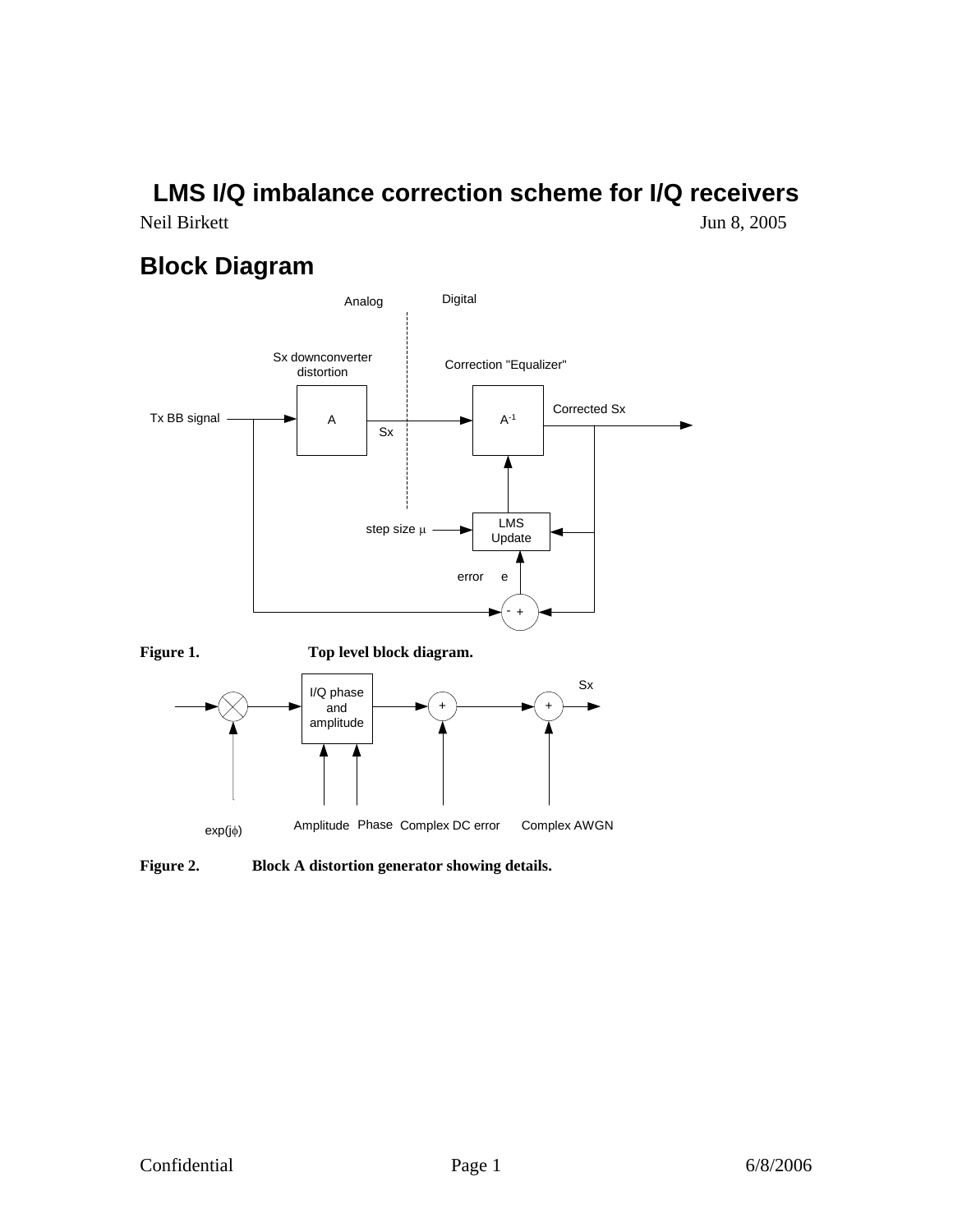

**Figure 3. Correction block details.** 

## **Description**

#### *Distortion generation*

The signal can be distorted by doing the following operations;

- Multiply the magnitudes of the I and Q vectors by different values close to one to achieve an amplitude difference between I and Q.
- Rotate the Q vector relative to the I vector such that the phase difference between them is no longer 90 degrees.
- Rotate both the I and Q by a fixed phase difference to simulate a group delay induced phase rotation.
- Add an independent DC offsets to both I and Q inputs.
- Add an independent noise to both I and Q inputs.

The ideal transmitted signal T can be represented by the following formula;

$$
T = i + jq
$$
 Equation 1

Where

- *i* is the in-phase component of the ideal signal T
- *q* is the quadrature component of the ideal signal T
- *j* is the imaginary operator

The measured Sx signal experiences distortion and can be represented by the following formula;

 $S = e^{j\Omega}(\alpha i + j\beta q \bullet e^{j\varphi}) + d + n$  Equation 2

Where

• S is the distorted signal measured at the Sx ADC,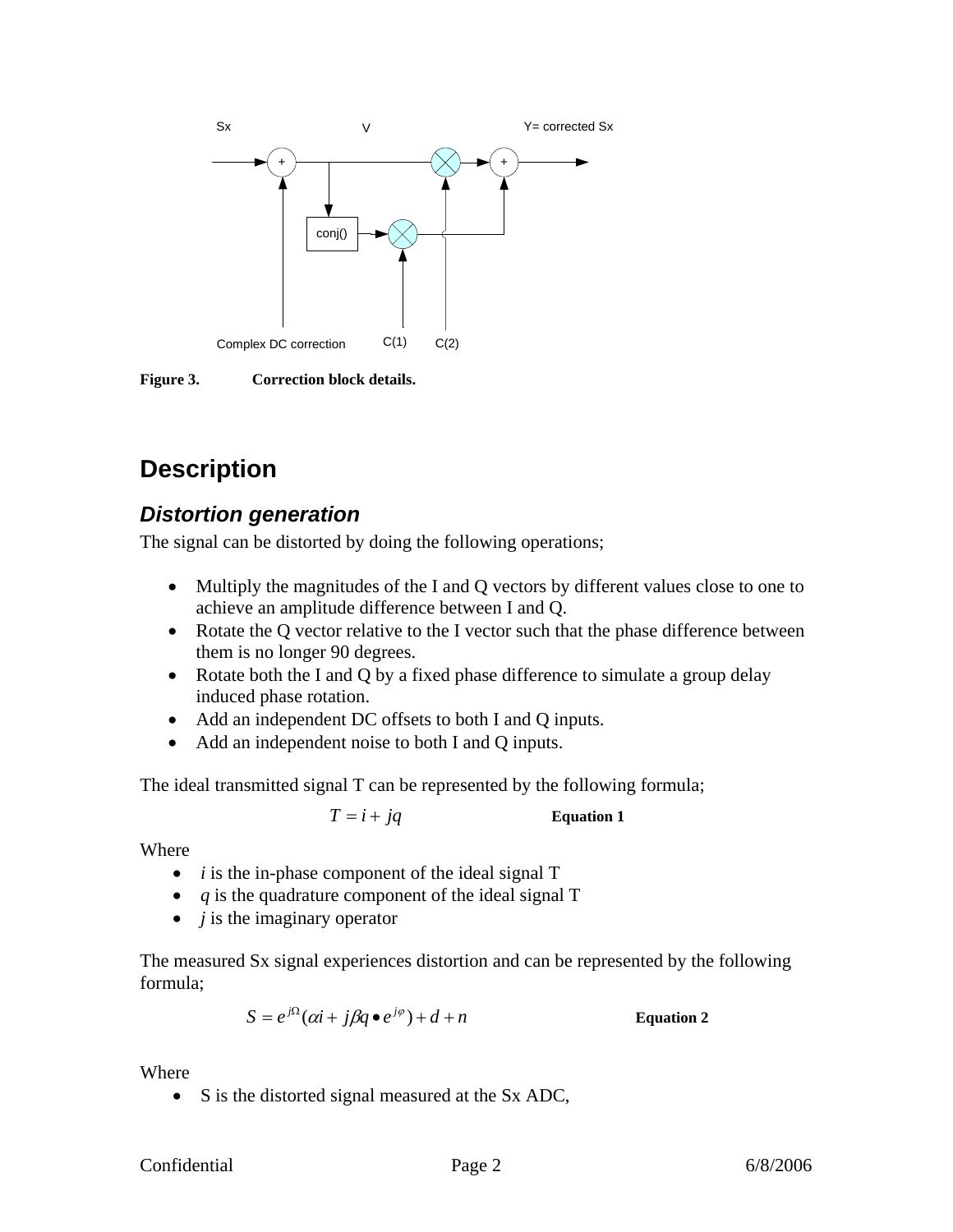- Ω is a common rotation applied to both *i* and *q* components to simulate group delay from the Tx to Sx.
- $\bullet$   $\varphi$  is the rotation applied to the *q* component only, and represents the phase difference from ideal (i.e. when *i* and *q* are 90 degrees out of phase with each other)
- $\alpha$  and β are independent gains applied to the I and Q paths
- *d* is a complex dc offset
- *n* is complex noise with variance  $\sigma^2$

The distortion matrix A in Figure 1 represents the overall transformation.

#### *Distortion correction*

The distortion correction is done by applying an estimate of the inverse  $A^{-1}$ . Hence, this is actually a form of equalization. There is a mathematical equivalence between a complex representation of I/Q distortion and a more conventional form using sine and cosine leakages as in [1]. Essentially this complex technique is analogous to adding differential gain and phase imbalances. Refer to reference [2] for more details.

The complex representation of the equalizer is assumed here and is shown in Figure 3.

The equalizer operation is formulated as follows;

$$
V = \begin{bmatrix} (S + \hat{d}) \\ (S + \hat{d})^* \end{bmatrix}
$$
 Equation 3

**Where** 

- *S* is the incoming (distorted) signal which is complex
- $\bullet$  ( )\* is the complex conjugate operator
- $\hat{d}$  is the negative estimate of the complex DC offset, i.e.  $\hat{d} \approx -d$

The output from the equalizer is computed as

$$
Y = \hat{C}^{\dagger} V \qquad \qquad \text{Equation 4}
$$

where  $\hat{C}$  is a complex vector represented by two complex values  $c_1$  and  $c_2$  which are the complex tap weights for the equalizer.

$$
\hat{C} = \begin{bmatrix} c_1 \\ c_2 \end{bmatrix}
$$

*C* **Equation 5**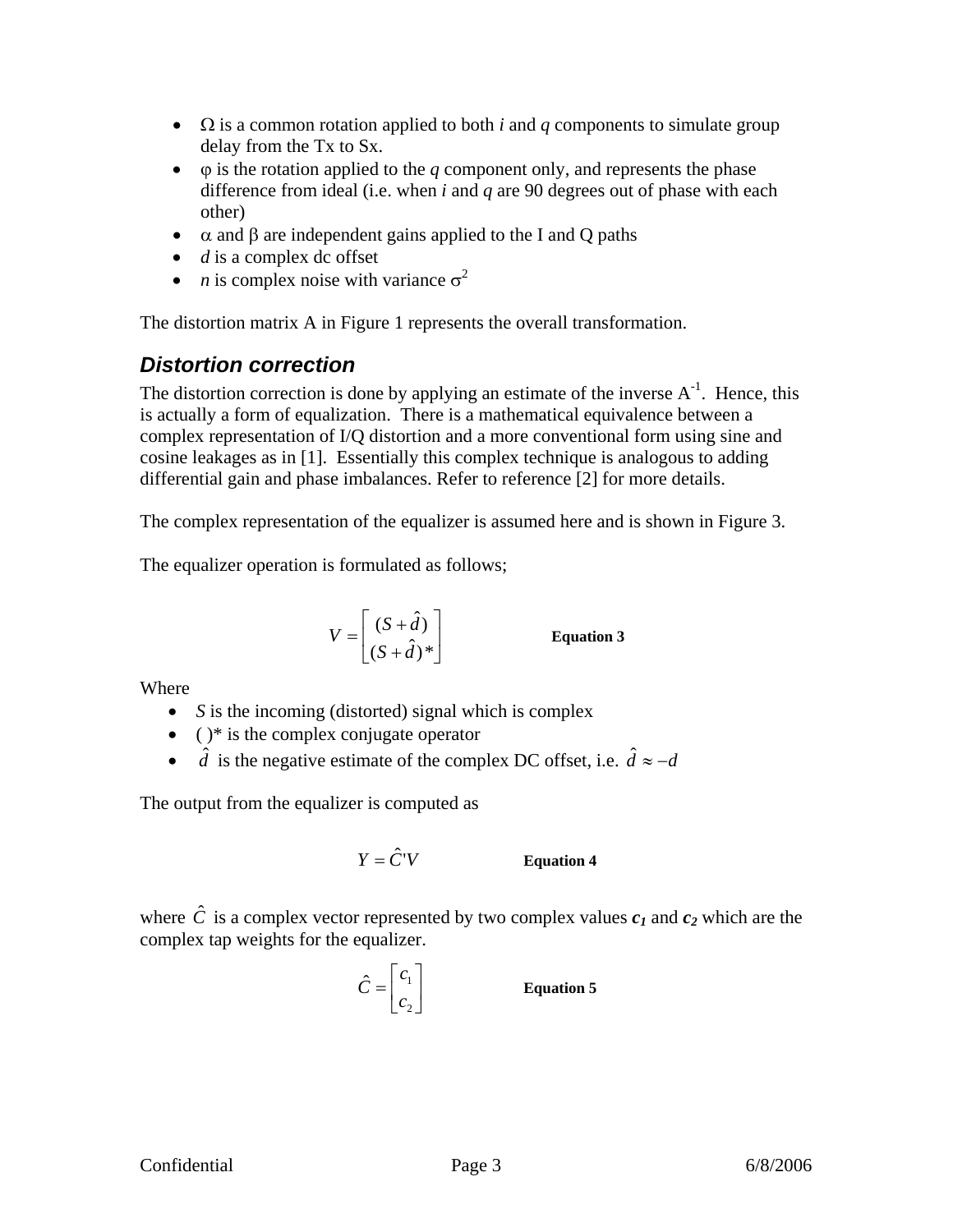## **Algorithm**

We attempt to get back the original signal by estimating the inverse  $A^{-1}$ . Estimation involves computing estimates for *C*, and *d* using the LMS update algorithm.

### *Initialization*

Set  $C = \begin{bmatrix} 0 & 1 & 0 \\ 0 & 1 & 0 \end{bmatrix}$ ⎦  $\begin{vmatrix} 0+j & 0 \\ 0 & 0 \end{vmatrix}$ ⎣  $\vert$ +  $\hat{C} = \begin{bmatrix} 0 \\ 0 \end{bmatrix}$  $0 + j * 0$  $0 + j * 0$ *j*  $\hat{C} = \begin{bmatrix} 0+j \\ 0 & 0 \end{bmatrix}$ Set  $\hat{d} = 0 + j * 0$ 

Set  $\mu = 0.1$  or some other small value.

### *Recursion*

- Take a complex sample of the Tx signal  $(T(n))$  and the Sx signal  $(S(n))$  at time n.
- Compute the output from the equalizer, i.e.

| $V = \begin{bmatrix} (S + \hat{d}) \\ (S + \hat{d})^* \end{bmatrix}$ | <b>Equation 6</b> |
|----------------------------------------------------------------------|-------------------|
| $Y = \hat{C}^{\dagger}V$                                             | <b>Equation 7</b> |

• Compute the complex error

$$
E(n) = Y(n) - T(n)
$$
 Equation 8

• Apply the complex updates

$$
\hat{C}(n+1) = \hat{C}(n) - \mu V^*(n) E(n)
$$
 Equation 9  

$$
\hat{d}(n+1) = \hat{d}(n) - \mu E(n)
$$
 Equation 10

• Go back to the beginning

In order to converge, the DC errors must also be minimized. Since DC compensation already occurs in the Sx path as part of the APD algorithm , *equation 10* does NOT need to be implemented.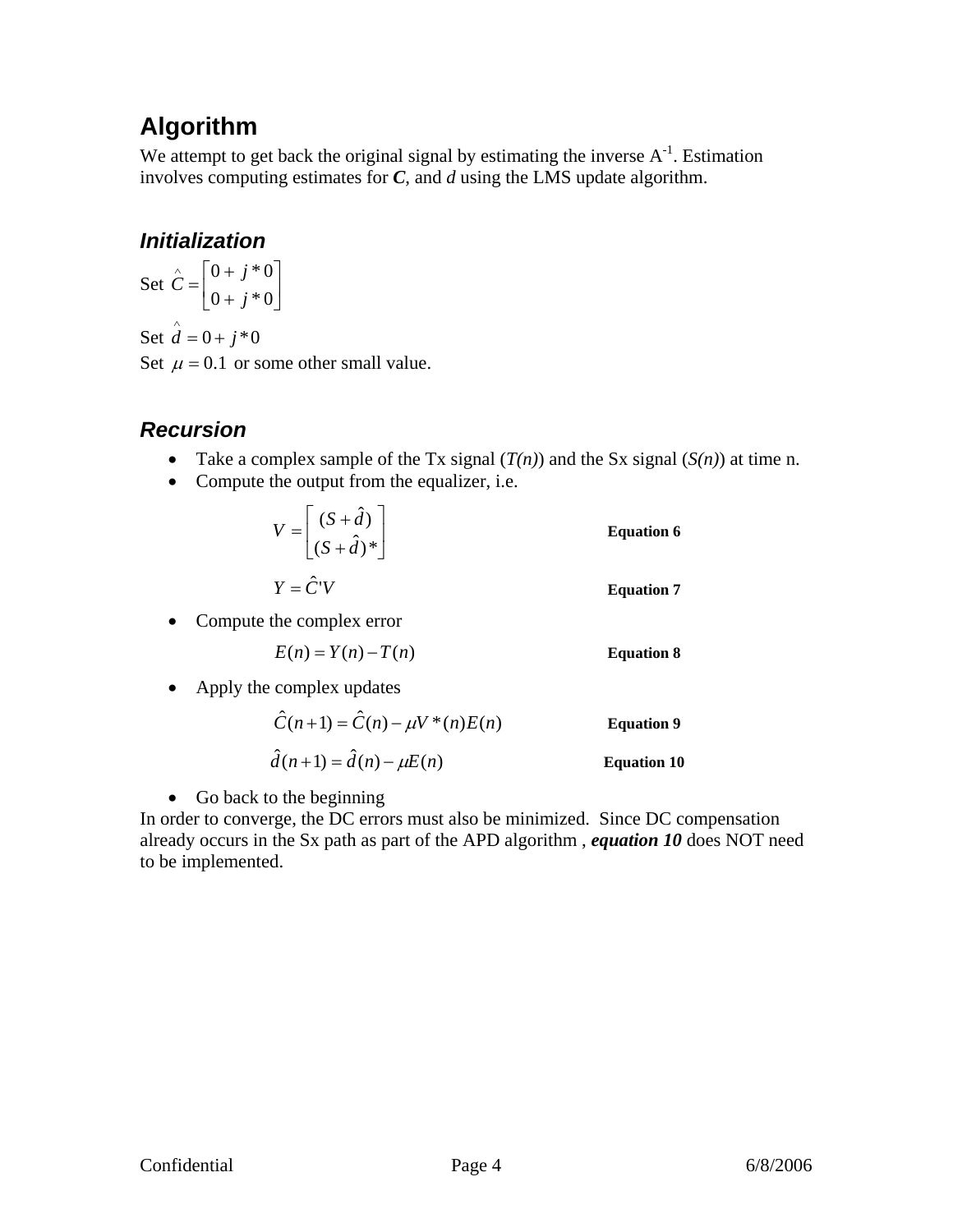## **Simulation Results**

For the simulations, a common  $\alpha$  and  $d$  were applied to illustrate the convergence.

#### *Parameters*

Step size=0.2 initially, change to 0.02 after 160 iterations (tracking mode). I/Q amplitude error  $= -39\%$ I/Q phase error =-30 degrees Group delay phase shift  $= 15$  degrees DC offset *d*=0.1-j0.2 AWGN noise variance = 0.02 (SNR approx 33dB SNR).



**Figure 4. Sx path with -39 % I/Q amplitude error, -30 degrees I/Q phase error, a 15 degree group phase error, noise and a 0.1-j0.2 dc offset added.**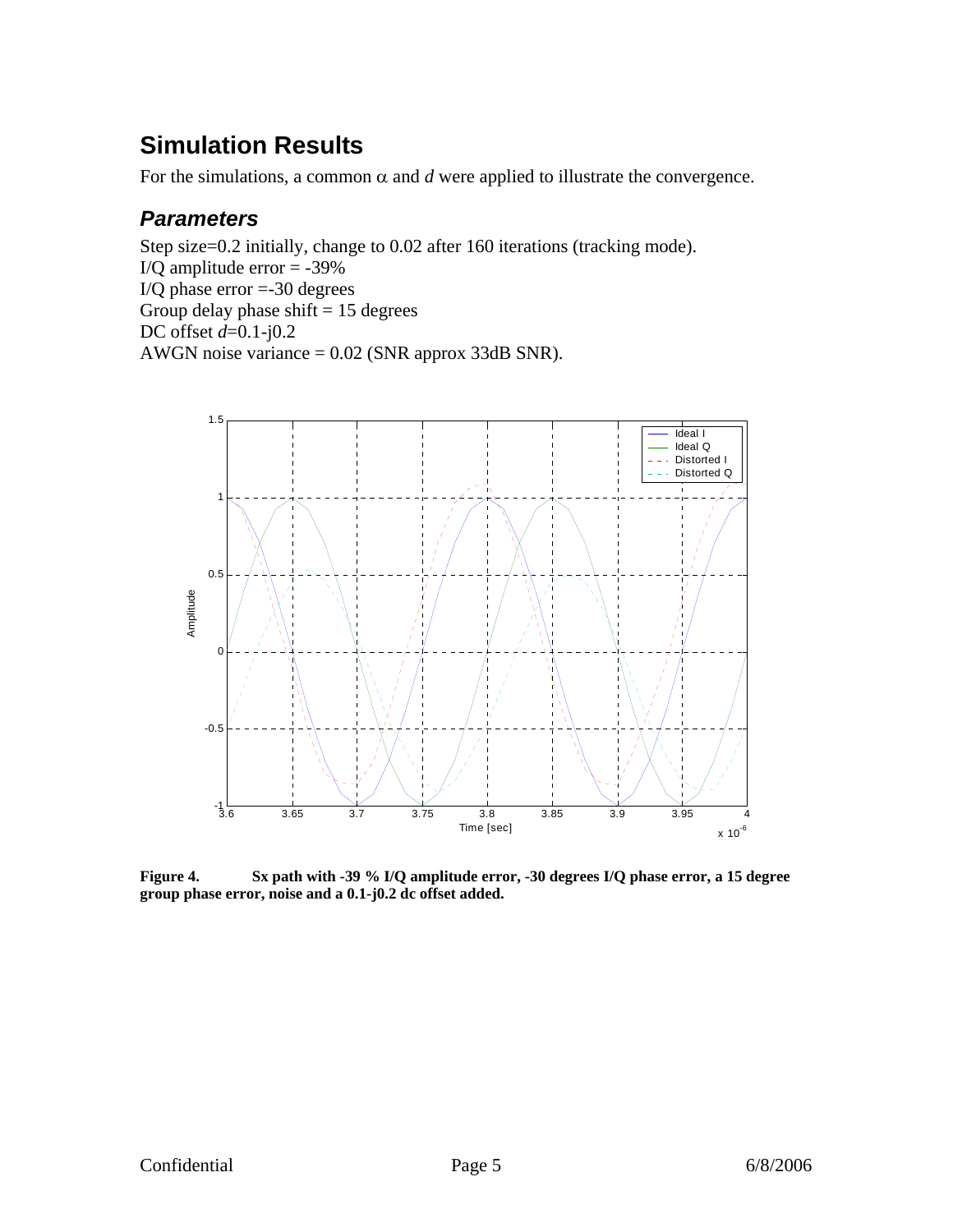

**Figure 5 Convergence of the complex error vs. sample number (assuming 80Mhz sampling rate). Initial step size =0.2, scaled to 0.02 after 160 iterations (tracking mode).** 



**Figure 6 Signal after convergence, better than 40 dB IIR.**